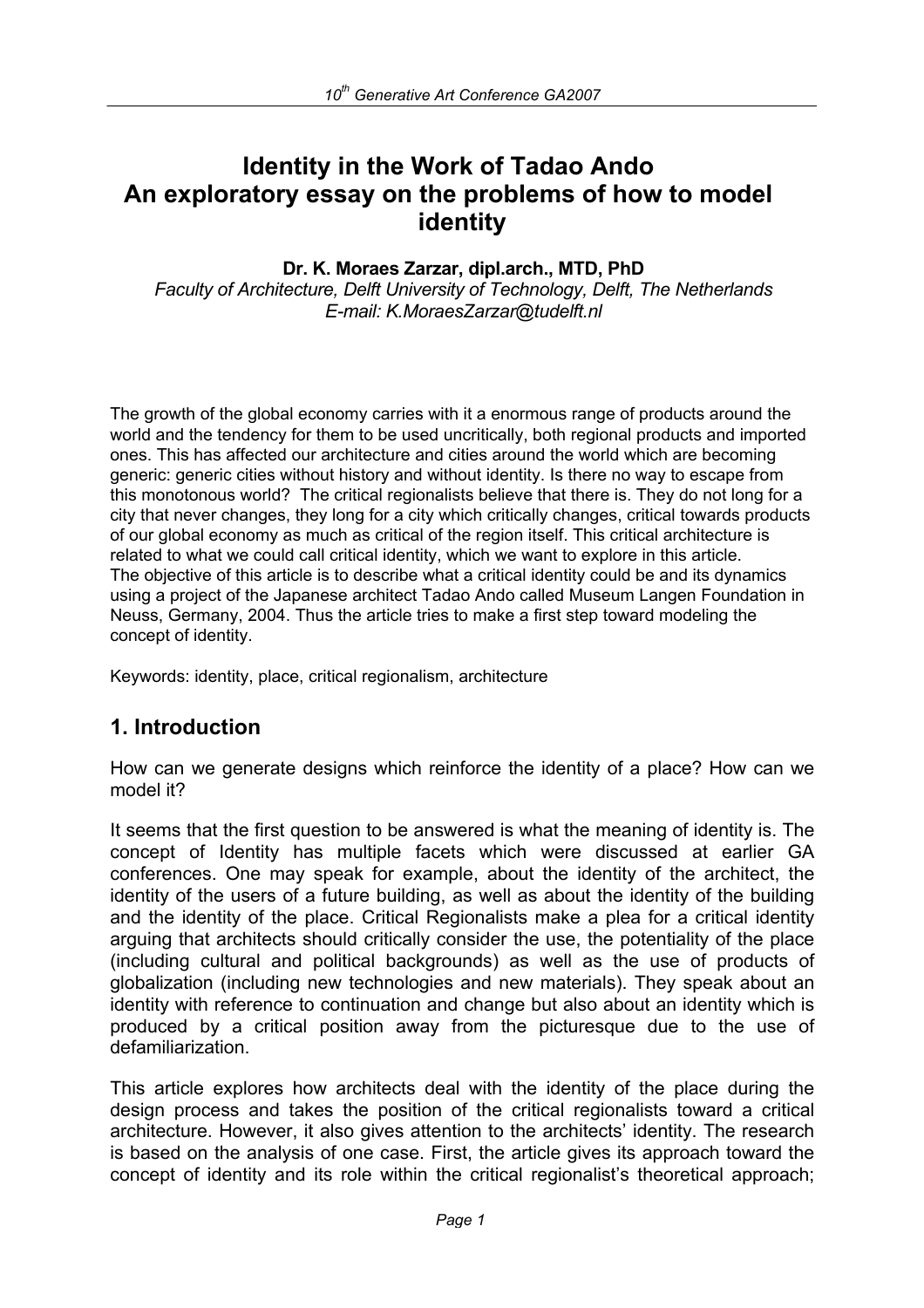secondly, the article describes Tadao Ando's design approach. The description of the designer's approach toward identity is intended to give insights into how the architect deals with this concept; thirdly, the article describes Ando's design for the Langen Foundation in Neuss, Germany 2004; and finally we identify the sort of identities and the identity dynamics that we could recognize in his design approach and in this project.

The ultimate goal of this article is to assist researchers in the difficult task of modeling identity.

# **2. The concept of Identity1**

e<br>S

What is identity? One may talk about reinforcing the identity of a place or creating a new identity such as, respectively, Ignazio Gardella's Casa Zattere (1953-1962) in Venice and Le Corbusier's Unité d'Habitation in Marseilles. The Critical Regionalists, whose approach is analyzed in this article, seem to propose something in between.

Does identity refer to a constant, unchanging, permanent condition? It seems interesting to note that although the notion of identity seems to be directly opposed to the notions of change and time, this is not strictly true. Adolf Loos, in his story "The Poor Rich Man" (Loos 1921), depicts the life of a newly rich man living in a house furnished by a designer who also designed the owner's clothes and defined where he had to use each of the garments (even his shoes) throughout the house. For the designer, nothing should change, neither by moving them around nor by adding new objects such as family portraits on the bookshelves. The objective behind Loos' story was to show the architects of the Secession that their houses were like a sarcophagus (Heynen 1999, pp. 75-76) because life was frozen in the perfection of an unchangeable moment. The owner was living in a house that reflected his new status of a rich man, his "new identity". However, a person's life is about change and his/her identity changes accordingly. Identity is about continuation and change.

Manuel Castells, in The Power of Identity, speaks of the dynamics of identities which switch power over time<sup>2</sup>. So an identity of resistance can transform over the years into an institutional, political power in society. Wherever people conduct normal, everyday life, there will be still changes related to political, economic and social issues and consequently changes to the physical environment itself (Castells 2004). He is speaking about the dynamics of identities on the level of the society.

<sup>1</sup> The main ideas of this part of the essay were discussed in GA2004 article "Precedent & Identity"

<sup>2</sup> Manuel Castells divides identity into three kinds: legitimizing identities (such as those which refer to an institution or the civil state; resistance identities which are formed by agents marginalized by legitimizing identities and which may also become very oppressive toward their members; and project identities. Project identity is often created around resistance identity, but in contrast, it is not focused on resistance but on constructing a new situation.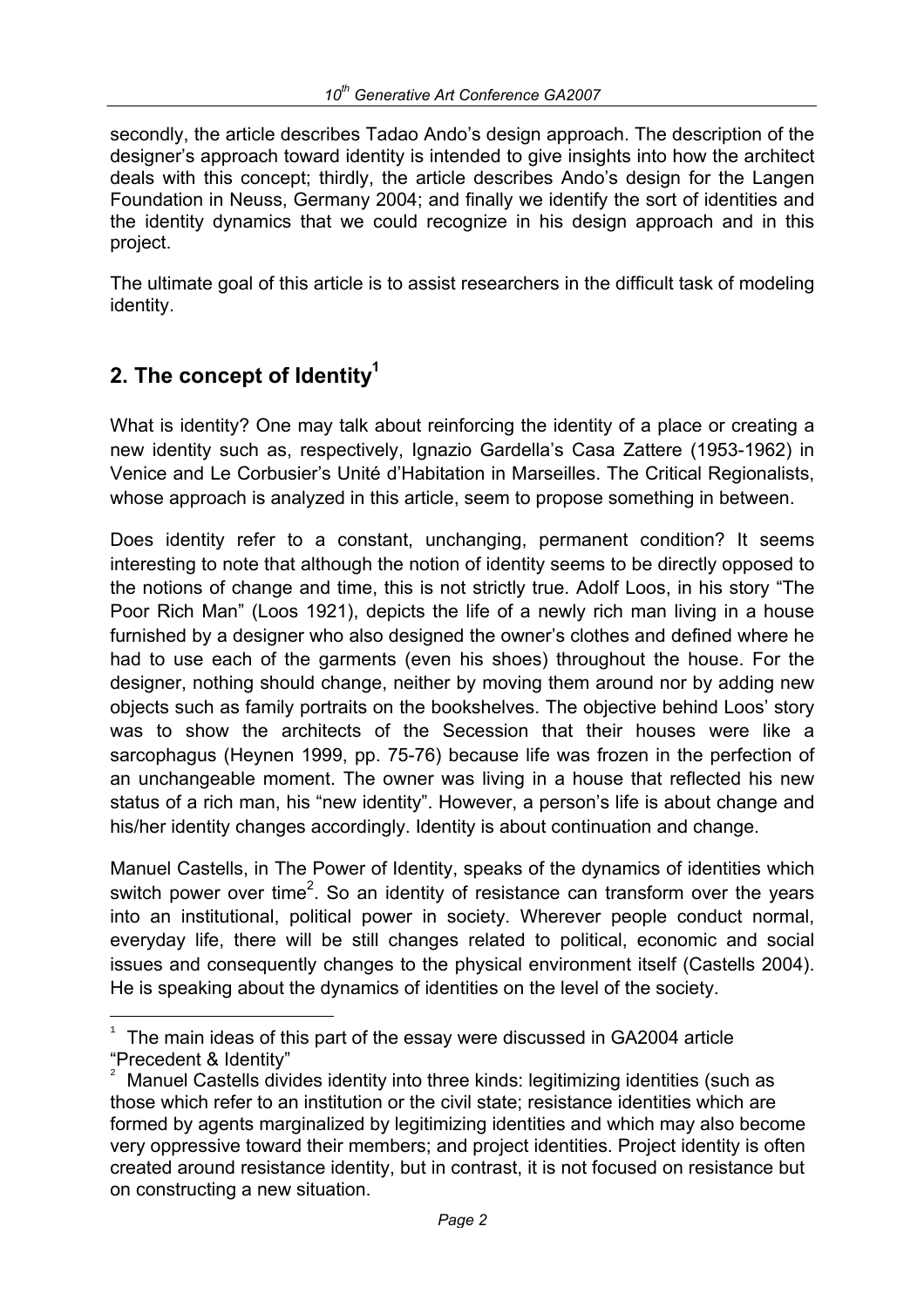On the level of the individual, identity refers to perception. We identify characteristics in people, series of objects, buildings, cities and so forth, classify these elements and compare them all the time. Abrupt changes in the direct environment over time are thus part of the creation of a new identity. If a city loses its current identity, it is simultaneously creating a new one.

## **3. The role of Identity in Critical Regionalism**

The main task of Critical Regionalism $^3$  is, according to Lefaivre and Tzonis, "to rethink architecture through the concept of region." Critical Regionalism differs from Regionalism because it "does not support the emancipation of a regional group nor does it set up one group against another" (Tzonis, Lefaivre 1990, p. 31). Critical Regionalism is critical of the products of globalization as much as it is of regionalism itself. In Tropical Architecture: *Critical Regionalism in the Age of Globalization*, Tzonis and Lefaivre maintain: "Critical regionalism should be seen as complementary rather than contradictory to trends toward higher technology and a more global economy and culture. It opposes only their undesirable, contingent by-products due to private interests and public mindlessness" (Tzonis and Lefaivre 2001, pp. 8-9). For Critical Regionalists, region/place does not coincide with a nation or a territory of

an ethnic group as in the Heideggerian way of thinking. But it is mindful of local potentials. As Tzonis says in *Critical Regionalism, Architecture and Identity in a Globalized World*, critical regionalists are "opposed to mindlessly adopting the narcissistic dogmas in the name of universality, leading to environments that are economically costly and ecologically destructive to the human community" (Tzonis, Lefaivre 2003, p. 20).

Considering that this critical position separates them from the picturesque and kitsch, we may say that for the critical regionalists, places are being continuously reinvented, and this everyday "reinventing" of a "place" seems to be linked to Castells' "project identity", which critically refers to continuation (local potential) and change (new technologies, new materials, products of globalization); to the homely and unhomely. Lefaivre and Tzonis do not provide a checklist or a method for designing a "proper" architecture. However, they suggest the use of the modernist technique of defamiliarization to deal with an often over-familiarized idea of home and place. They argue: "Defamiliarization is at the heart of what distinguishes critical regionalism from other forms of regionalism and its capability to create a renewed versus an atavistic, sense of place in our time […] The critical approach of contemporary regionalist architecture reacts against this explosion of regionalist counterfeit setting [as used in Romantic regionalism] by employing defamiliarization. Critical regionalism is interested in specific elements from the region, those that have acted as agents of contact and community, the place-defining elements, and incorporates them

i

<sup>&</sup>lt;sup>3</sup> The notion of Critical Regionalism was introduced 25 years ago by Alexander Tzonis to draw attention to the approach taken by a group of young German architects in Europe. This group was working on an alternative to the postmodernism that, with few exceptions, had not really taken architecture, as it meant to do, out of a state of stagnation and disrepute by the reintroduction of historical knowledge and cultural issues in design (Tzonis, Lefaivre 2003, p. 10).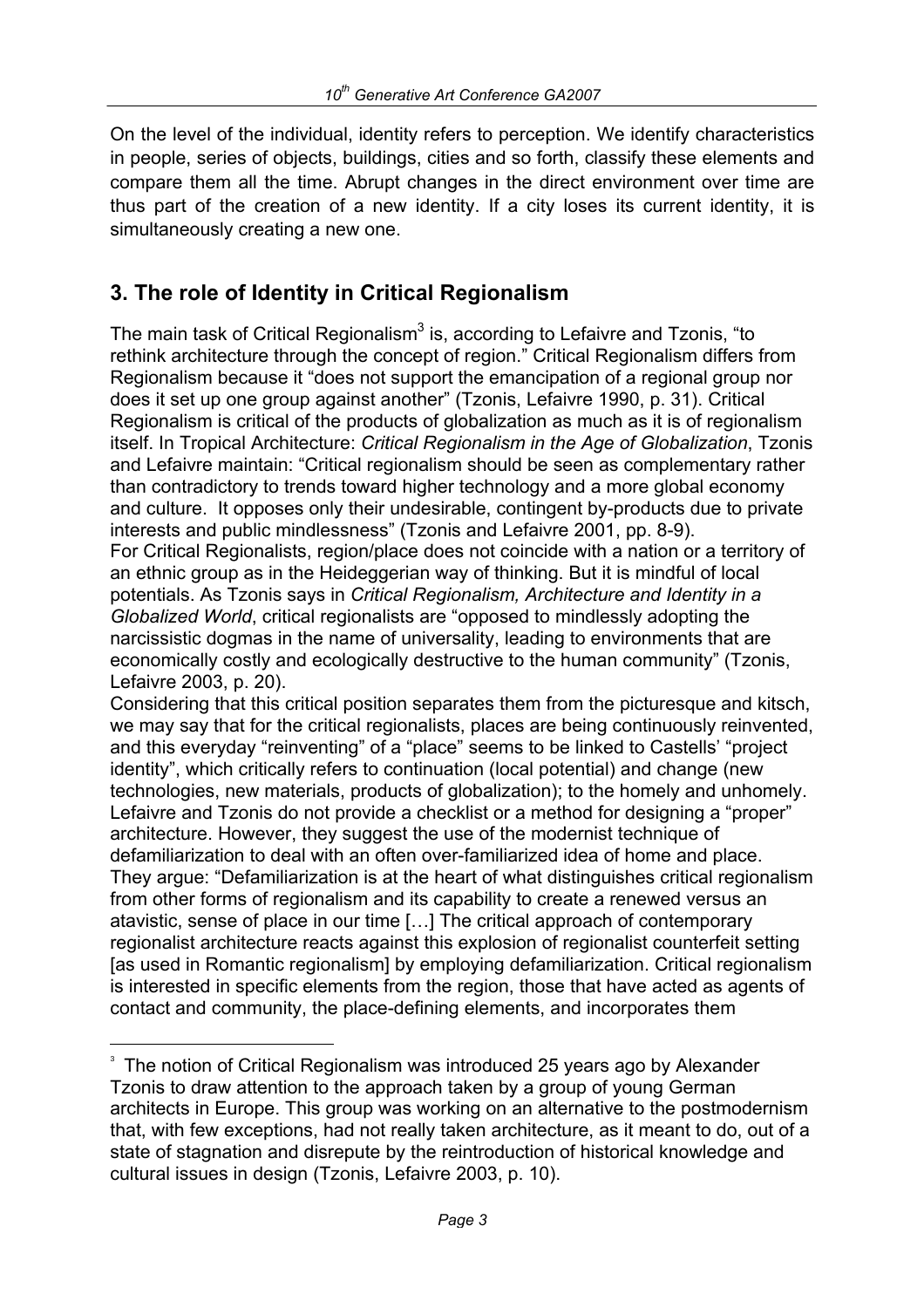'strangely', rather than familiarly, it makes them appear strange, distant, difficult even disturbing. It disrupts the sentimental 'embracing' between buildings and their consumers and instead makes an attempt at 'pricking the conscience'."

Defamiliarization, a word coined by Russian Formalist critic Viktor Shklovsky<sup>4</sup>, is in Critical Regionalism a device which makes the familiar strange and makes the recollection of a precedent critical rather than a picturesque manifestation of the past. Linking this defamiliarization with the work of Tadao Ando that we will analyze in the next section, we refer to an interview of Tadao Ando with Philip Jodidio for the book "Tadao Ando" (Jodidio 2007). In this interview, Ando says, "I am interested in a dialogue with the architecture of the past but it must be filtered through my own vision and my own experience. I am indebted to Le Corbusier or to Mies van der Rohe, but in the same way, I take what they did and interpret it in my own fashion." This refers for a kind of defamiliarization and it seems that this defamiliarization is not only used in his autonomous moment but it is used to enter in dialogue with the users of his designs. For this we can take as an example the use of nature in its abstract form in most of his buildings referring to the use of nature in Japanese everyday life which is being lost in the metropolis of Japan.

## **4. Tadao Ando's Langen Foundation Neuss, Germany: a case**

Tadao Ando was born in Osaka, Japan in 1941. He is an autodidact architect who traveled to Europe, the United States of America and Africa from 1962 to 1969 to study the architecture of these continents. In 1969 he opened his architectural office in Osaka. In 1976 Ando receive the Japanese Architectural Association Prize for his Azuma House in Sumiyoshi and after many other prizes he won the Pritzker Prize in 1995.

The reasons for choosing Ando as an object of study are the availability of written material, especially that of Kenneth Frampton who links Ando to the Critical Regionalists and phenomenology as well as the availability of designs. One of the main sources on the characteristics of Ando's world view is Frampton's "The Work of Tadao Ando" in *Tadao Ando*, edited by Yukio Futagawa (Frampton 1987.

The Museum Langen Foundation was selected because it is a project conceived for Germany and not for Japan, which can give insights into the purpose of using traditional Japanese architecture.

i

<sup>4</sup> According to my editor Marcus Richardson, he didn't coin the word as such. He coined a word in Russian which has been translated into English as "defamiliarization", but a more literal translation of the Russian word would be "making strange".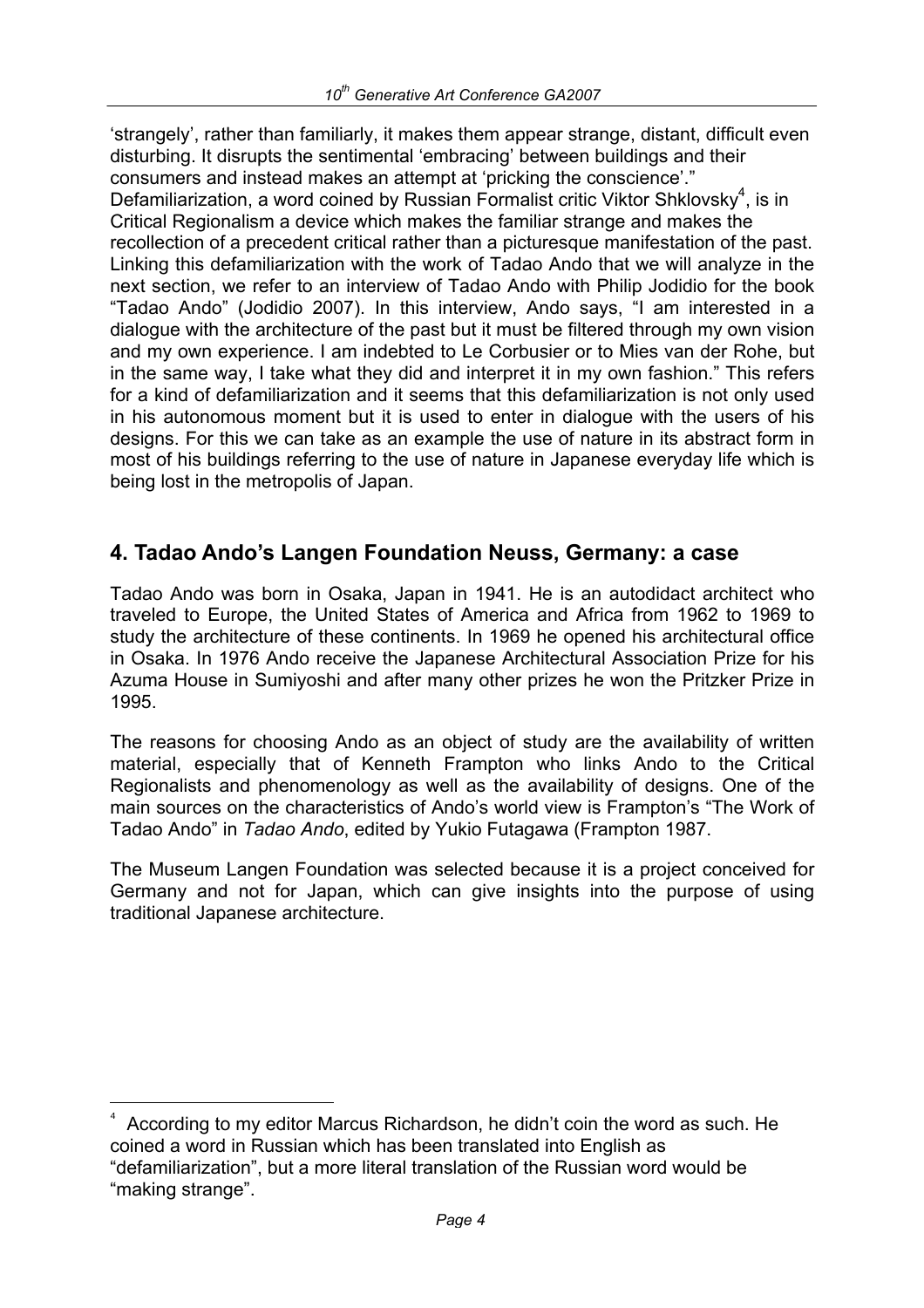#### **4.1 Tadao Ando's design approach**

In "The Work of Tadao Ando", Frampton describes Ando's design strategies. He describes a set of principles followed by Ando, mentions the influences of Le Corbusier and Louis Kahn in Ando's work, as well as the relationship between Ando's work and phenomenology.

I will briefly describe here some of these characteristics with particular reference to the identity of the architect and of the place. The aim here is to identify relevant sources of identities represented in the work of Ando. As mentioned above, we try to discern an identity of the architect that he carries as his worldview from the identity of the place, which he considers for that specific location as well as other identities considered in the design process such as the identity of the users and the identity of the institution (the building itself). Naturally, identities may only be subdivided in a theoretical attempt to get insights into the complexity of their aspects. In fact, these identities are all part of the architect's interpretation of the world, the site and the users. Therefore, a design often shows ambiguous characteristics with ambiguous meaning which represent more than one kind of identity. Ando argues, "I create enclosed spaces mainly by means of thick walls. The primary reason is to create a place for the individual, a zone for oneself within the society. When the external factors of a city environment required the wall to be without openings, the interior must be especially full and satisfying" [biography on the Pritzker Prize website]. One can say that here he reinforces the idea of belonging of the dweller (the user) by creating a place protected from the city environment.

The spirit of the wabi in Ando's position refers to a resistance towards what could be called the lost of Walter Benjamin's Erfahrung and the homelessness of the modern man. Frampton argues, "Ando's insistence on the 'homelessness' of modern man, reflects […] his affinity for negative thought of the Krausian circle". This negativity, Frampton says, is represented in Ando's designs by "the monotonality of his architecture" and a "sense of nihilistic muteness" reminiscent of Adolf Loos. If I recall Loos' principles, I can link this to Loos' principle of the Mask that is represented in his architecture by the reinforced separation between private and public; by windows meant to bring light to the house interior and not for an overview; the almost obsession with having no ornaments; and indeed, monotonality (at least in what concerns the façade). In Ando's architecture the muteness is also achieved by the relation between walls and pillars as well as the play between translucence and opacity; creating spaces which are penetrated through a ceremonial route (the labyrinth) marked by sequential elements and a play with natural light.

Frampton links Ando to phenomenology by calling him a builder who, despite his minimalism, aims to provide a dwelling; a builder who is also the farmer occupied not only with the cultivation of land but the cultivation of the species and who understands that "the topos of the site only comes into being with being". It is unavoidable to speak about "place" without bringing Noberg-Schulz's "The phenomenon of place" and his description of the structure of the place recalling elements and aspects which "come only into being" through perception. According to Frampton, Tadao Ando is also a builder in the sense of "evocation of a resistant pre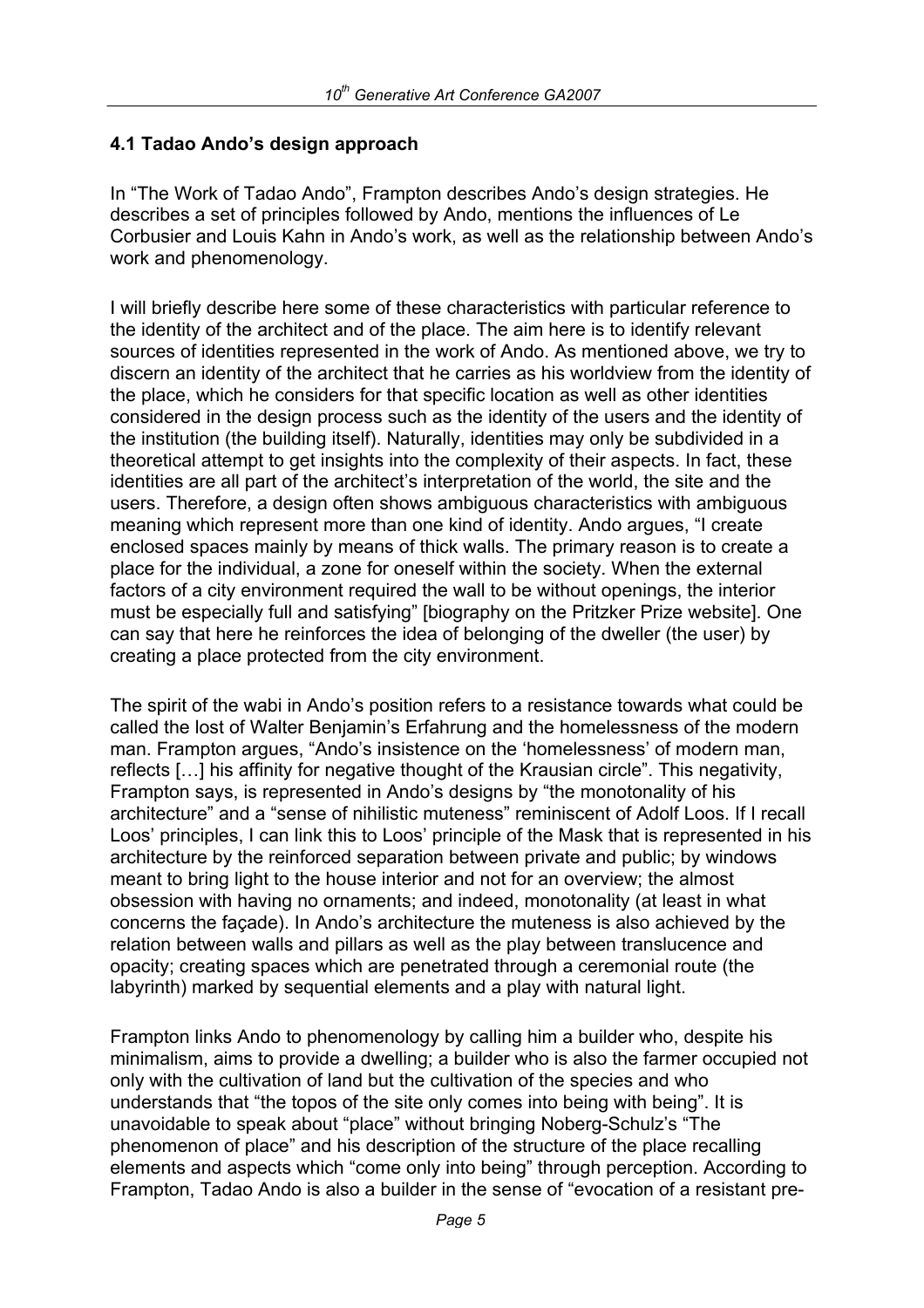bourgeois, pre-renaissance set of values", a builder also due his ontological and material presence of tectonic form.

Ando uses Japanese traditional architecture, Le Corbusier<sup>5</sup> and Louis Kahn's architecture as precedents. It goes without saying that his use of such precedents refers to his interpretation and recombination of the principles underlying each precedent. It is not about copying the morphology in a historicist fashion, but their essential operations (the "how" question). The use and recombination of these principles in Ando's work is meant to give gestalt to his own interpretation of the world.

#### **4.2 Tadao Ando's design approach to Langen Foundation**

 The Museum Langen Foundation was built in Neuss, Germany in 2004. It was built at a special site within the former Hombroich Missile Base which was transformed by Karl-Heinrich Müller into a synthesis of architecture and art. Visitors stroll around in the park where they encounter pieces of art that belong to diverse periods and diverse styles without a rigid chronological order. On sunny days, the doors of the buildings in this park are kept open so that one may stroll from nature into a building and from there once more into nature.

The Missile Base is a protected site cut off from the outside world which justifies the use of the sparkling glass envelope which composes part of Ando's museum. Ando guides the visitor though a gateway into a promenade architecturale. This gateway clearly refers to Chinese and Japanese traditional gardens. However, it is not a moon gate on a flat wall; instead you find a rectangular entrance cut into a semi-circle concrete wall. This wall sets a boundary to the place beyond and at the same time invites the visitor to pass through it by providing them with a pictorial view of the building. The path that penetrates the gate invites the visitors to approach the building via the cherry trees and the artificial pond. Indeed it is not necessary to reinforce the character of the entrance. The path, the cherry trees, the pond, the glass envelope all guide the visitor toward its flush entrance. Air, water, wind and light are part of the experience of the visitor, making them fully awaked to and integrated with the nature around. Inside the glass envelope there is an exhibition space enclosed by thick concrete walls. The translucency of the glass envelope, where one feels integrated with the nature outside, is juxtaposed with the opacity of the concrete box.

The glass envelope is interlocked with a second part of the complex, with a rectangular volume at an angle of 45 degrees which is cut by a staircase through its longitudinal side dividing the interior spaces into two wings. This rectangular volume stands 3.45 meters above ground level, and extends 6 meters underground. The visitors enter this rectangular volume from the glass envelope, making their way onto

i

<sup>5</sup> Ando says about a book he acquired on the work of Le Corbusier: "I traced the drawings of his early period so many times that all the pages turned black. In my mind, I quite often wonder how Le Corbusier would have thought about this project or that."[Pritzker Prize website]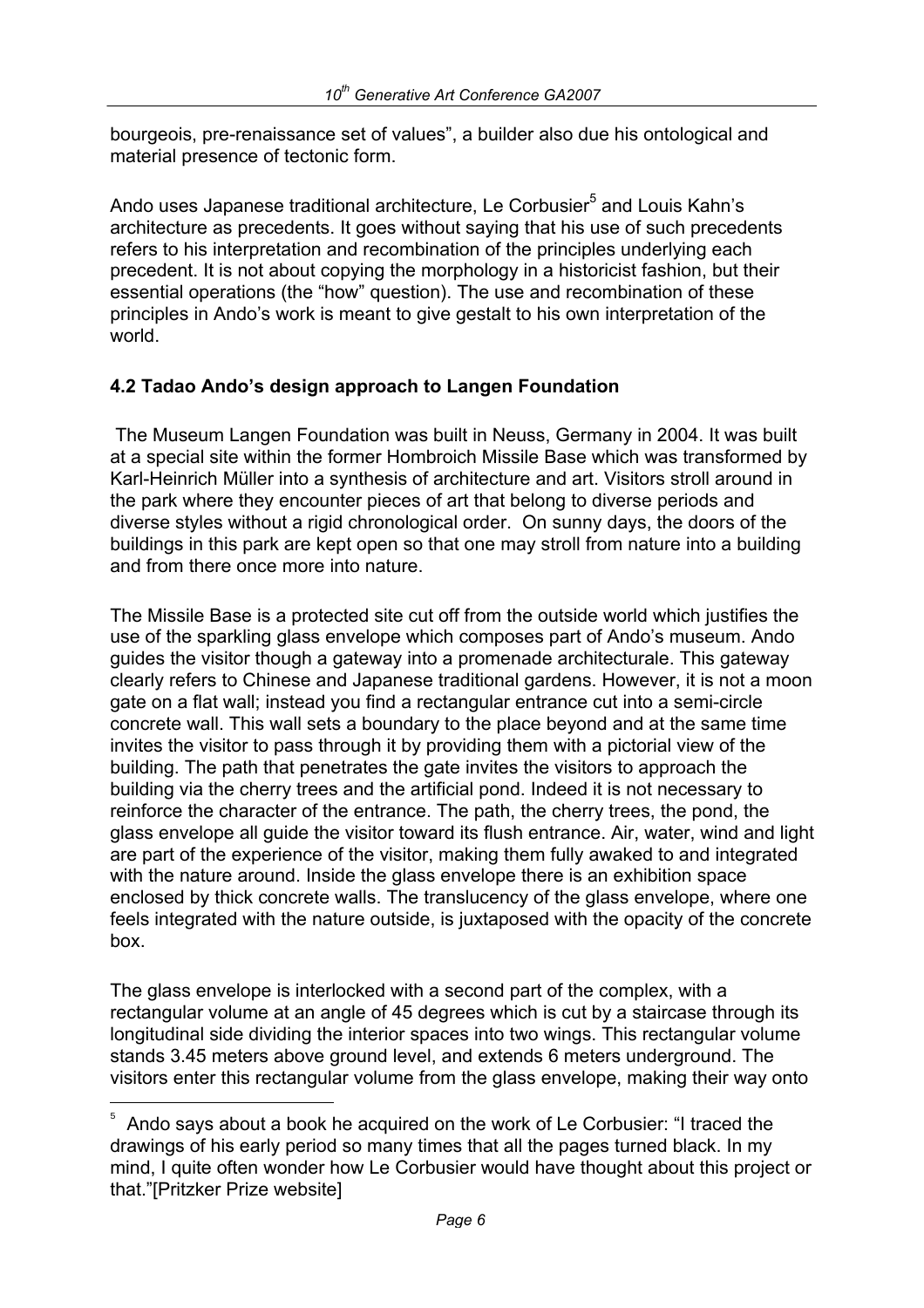a balcony. The underground exhibition spaces are reached via a ramp linking the balcony with the left wing or via a staircase which is part of an interlocked volume penetrating both the balcony and the right wing. From the right wing visitors can make their way out of the building. The natural light in these exhibition wings and inside the concrete box within the glass envelope comes mostly from the ceiling.

## **5. Conclusion: Tadao Ando's Langen Foundation and the modes of identity**

Ando seems to have paid lots of attention to the identity of the place and in this sense provides an exploratory journey for the user. He provides a boundary with the position of the semi-circular wall and with the gateway creates the perception of being inside or outside. Also, with the thin and transparent glass envelope he sets a slight boundary between inside and outside, between man and nature, integrating them more than separating them. The concrete wall seems to be more to provide a contrasting experience and to protect the art collection from environmental changes than to protect man from modern society, since the Langen Foundation is located in a place within a place (former Hombroich Missile Base). Also, it seems that in order to integrate the building in the park and minimalize its impact, Ando built the second volume mostly underground.

From the design description one can see how complex it is to discern one kind of identity from the other. Only by the fact that the building is located in Germany, one can understand that the abstract or defamiliarized elements of Japanese traditional architecture of his designs are not really used to prick the mind of the local people. Just like Le Corbusier's promenade architecturale, Japanese traditional architecture is used as a precedent which is defamiliarized and recombined to represent Ando's worldview.

One may say that this says more about the architect's identity that belongs to the autonomous moment of the architect than about a his original resistance position such as the one against the homelessness in the Japanese metropolis (a concern about the identity of the user). In fact, this building would probably have a more symbolic meaning for Japanese people due to its reference to their tradition and it could be called a critical architecture in the sense of the critical regionalists if built in Japan.

It seems that the use of Ando's precedents grew out a concern toward the local cultural potential (identity of the place and of the users) and became part of his worldview (the identity of the architect). It is quite possible that the use of Japanese traditional architecture, the confrontation with (abstract) nature, and the mystic use of light was meant – in a defamiliarized fashion and in unexpected recombination – to prick the mind of his Japanese contemporaries and that these are sources of the identity of the user as interpreted by Ando. This is at least what Ando's statement on the Pritzker Prize website seems to suggest: "I was born and raised in Japan; I do my work here [in Japan]." But it became part of his vocabulary.